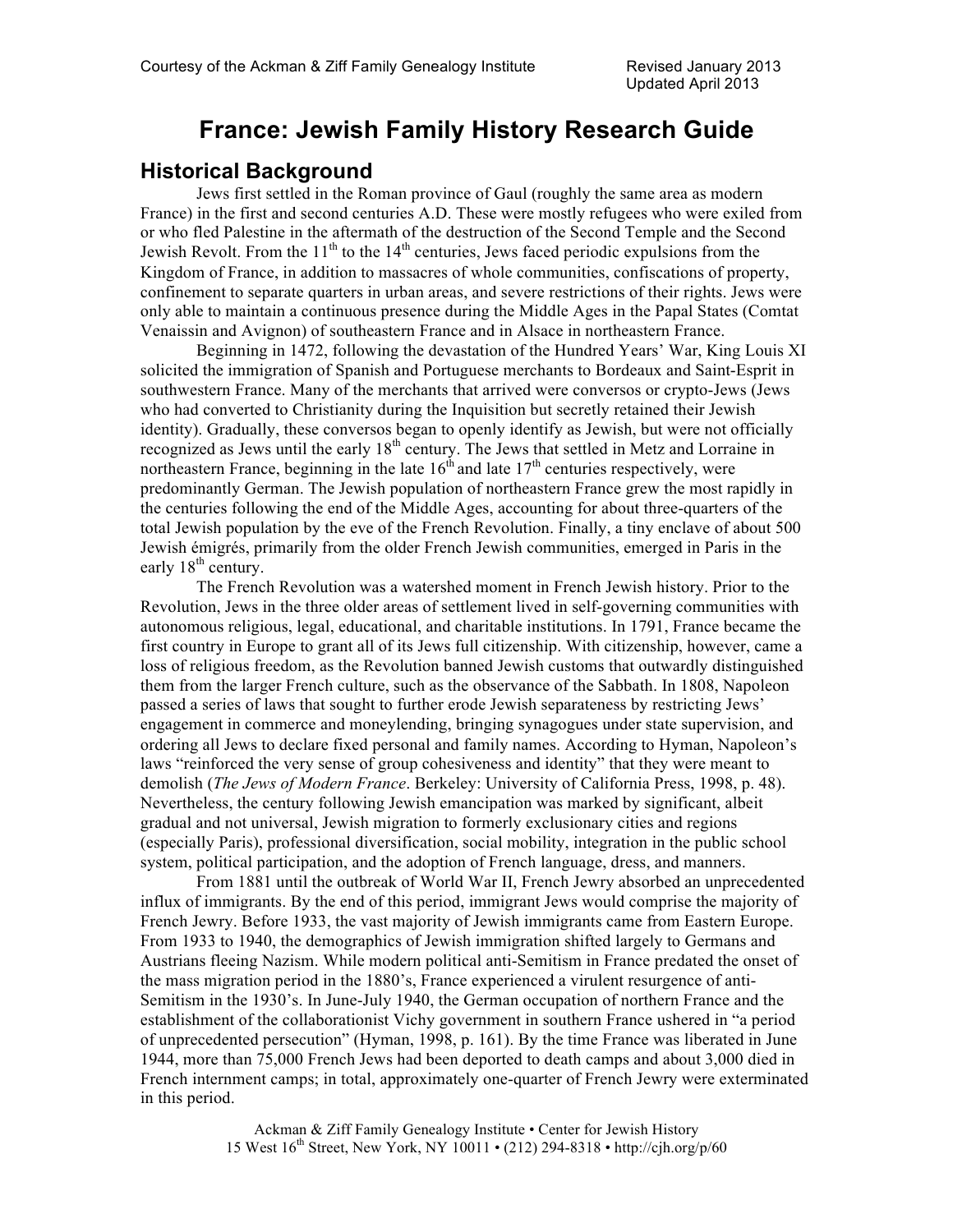In the decades following World War II, the Jewish population of France rebounded to become the largest in western and central Europe. This was due, in large part, to the mass migration of Jews from North Africa, which was spurred by the outbreak of nationalist xenophobia and declining economic opportunities following these countries' achievement of independence. Between 1950 and 1970, France absorbed the second largest number of Jewish immigrants (after Israel), most of whom were from the former French colonies of North Africa and, therefore, already had French citizenship and identified as culturally French. Once again, immigrant Jews comprised the majority of French Jewry.

Sources: Benbassa, Esther. *The Jews of France*. 1999; Hyman, Paula E. *The Jews of Modern France*, 1998; Ginger, Basil. "France." in *AVOTAYNU Guide to Jewish Genealogy*, 2004, p. 320-343.

## **Primary Sources**

French genealogical records are scattered throughout France's archival system (known as Archives de France), which is comprised of 2 national archives facilities (at Paris and at Fontainebleau), 96 departmental archives, and hundreds of municipal and town hall archives. In addition, France maintains separate archives for records of French citizens overseas, the French colonies, and the military.

Beginning in 1792, France mandated the civil registration of births, marriages, and deaths for all residents, including Jews, along with the creation of alphabetical one-year and ten-year indexes for each town. Some earlier Jewish vital records exist for the regions of Bordeaux, Metz, Comtat Venaissin, and Alsace. In southwestern France prior to 1792, Jewish vital records were frequently recorded in Catholic registers. Civil registers and indexes more than 100 years old are publicly accessible, but photocopies are only provided on a case by case basis. Original civil registers and indexes less than 100 years are sealed. However, anyone can request a copy of death record or an extract of a birth or marriage record. Direct relatives can request complete copies of birth or marriage records (if they can provide the names of the individual's parents).

## **Archives de France (Archives of France)**

The website of France's nationwide archival system contains a directory of France's archives, information on accessing records at France's archives, and research guides. **http://www.archivesnationales.culture.gouv.fr/** [French only]

## **Archives Nationales (National Archives):**

### **Centre and Research National Archives (CARAN) in Paris**

This archive holds naturalization records until 1930. Address: 11, rue des Quatre Fils, 75003 Paris Telephone: (33) 01 40 27 64 19 Fax: (33) 01 40 27 66 28 Website: **http://www.archivesnationales.culture.gouv.fr/chan/paris/index.html** [French only]

### **Archives Nationales at Fontainebleau**

This archive holds naturalization records from 1930 on, pre-French Revolution Jewish records (vital records, tax lists, cemetery records, etc.), Holocaust records (information on individuals arrested, deported, and interned), and Paris and Bas-Rhin consistory records. Address: 2, rue des Archives, 77300 Fontainebleau Telephone: (33) 01 64 31 73 00 Website: **http://www.archivesnationales.culture.gouv.fr/chan/fontainebleau/index.html** [French only]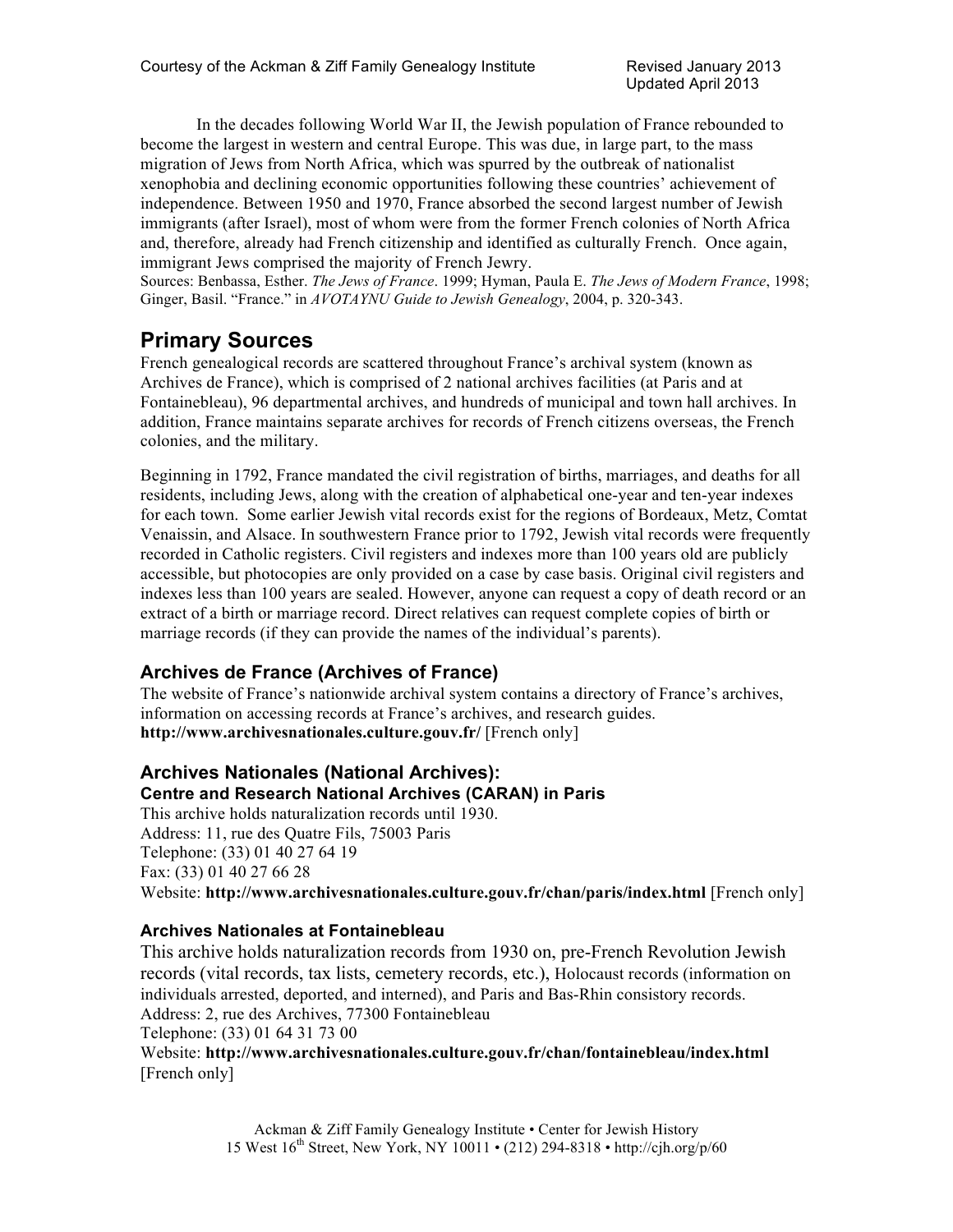## **Departmental Archives**

Continental France is divided into 96 departments, each of which has its own archives located in the department's capital city. Paris is an exception in that it has its own departmental archive and each of its arrondisements (neighborhoods) has its own "town hall" archive. Genealogical records from the region of Alsace are now held by the departmental archives of Bas-Rhin and Haut-Rhin. Genealogical records from the region of Lorraine are now held by the departmental archives of Meurthe-et-Moselle, Meuse, Moselle, and Vosges.

For a directory of France's departmental archives, visit **http://www.archivesdefrance.culture.gouv.fr/annuaire-services/departement/** [French only]

Departmental archives may contain civil registers/indexes more than 150 years old for towns with more than 2,000 inhabitants and more than 100 years old for towns with less than 2,000 inhabitants, census records, voter lists, conscription records, Jewish community tax lists, Jewish name adoption registers (resulting from Napoleon's1808 decree), Holocaust records (police files, Jewish census files), and synagogue/Jewish community records.

To find out what types of records are available online for a particular department, visit **http://www.francegenweb.org/~archives/archivesgenweb/?id=adfrance** [French only]

### **Archives de Paris**

This archive holds Paris' vital, census, voter, funeral, and estate records. **http://www.paris.fr/politiques/paris-d-hier-a-aujourd-hui/archives-de-paris/p149** [French only]

A database of Paris vital records may be accessed at **http://canadparchivesenligne.paris.fr/archives\_etat\_civil/index.php** [French only].

## **Municipal/Town Hall Archives**

Municipal/town hall archives may contain civil registers/indexes less than 100 years old for all towns and between 100 and 150 years old for towns with more than 2,000 inhabitants, census records, voter lists, and synagogue/Jewish community records.

For a directory of France's municipal/town hall archives, visit **http://www.archivesdefrance.culture.gouv.fr/annuaire-services/departement/** (click on the

department where your city is located) [French only]

To request vital records less than 100 years old from a particular town hall, you may complete the online form at **https://www.acte-etat-civil.fr/DemandeActe/Accueil.do** [French only].

To find out whether there are vital records online for a particular city or town, visit **http://www.archivesdefrance.culture.gouv.fr/ressources/en-ligne/etat-civil/** [French only]

## **Archives Nationales d'Outre Mer (ANOM)**

This archive holds the records of the vital events of French nationals occurring abroad, in current French territories, or in the former French colonies, except Morocco, Tunisia, Lebanon, and Syria (see "Centre des Archives Diplomatiques" section below), more than 100 years ago. Address: 29, chemin du moulin de Testa, 13090 Aix-en-Provence Telephone: + 33 (0) 4 42 93 38 50  $Fax: + 33(0) 4 42 93 38 89$ E-mail: anom.aix@culture.gouv.fr

> Ackman & Ziff Family Genealogy Institute • Center for Jewish History 15 West  $16^{th}$  Street, New York, NY 10011 • (212) 294-8318 • http://cjh.org/p/60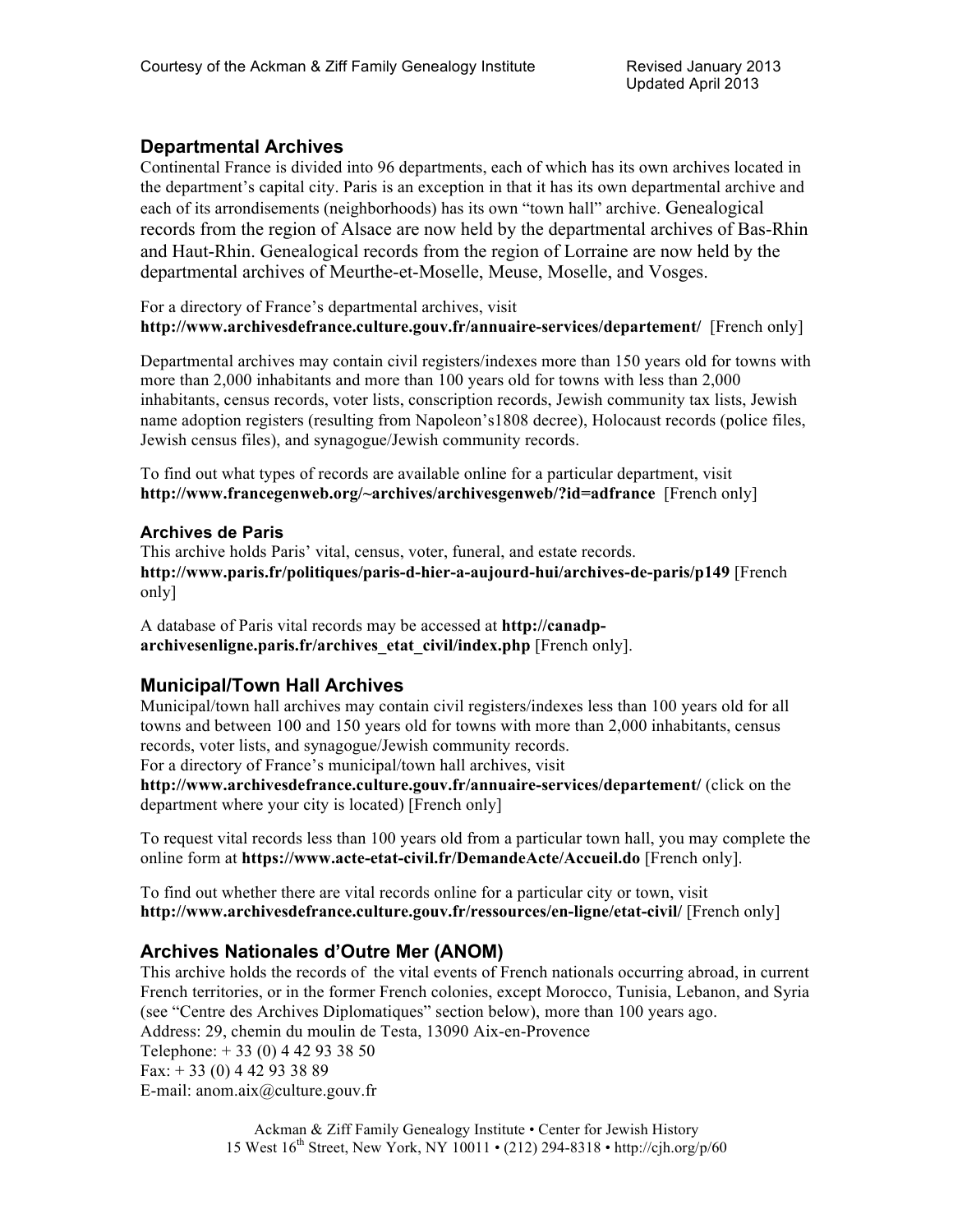Website: **http://www.archivesnationales.culture.gouv.fr/anom/en/index.html** [English version] A database of vital records from the former French colonies is available at **http://anom.archivesnationales.culture.gouv.fr** [French only].

## **Centre des Archives diplomatiques de Nantes (CADN)**

This archive holds the vital records of French nationals in the former French colonies of Morocco, Tunisia, Lebanon, and Syria more than 100 years old. Address: 17, rue de Casterneau, 44000 Nantes Telephone: (33) 2 51 77 24 59 Fax: (33) 2 51 77 24 60 E-mail: archives.cadn@diplomatie.gouv.fr Website: **http://www.diplomatie.gouv.fr/fr/les-ministres-et-le-ministere/archives-etpatrimoine/archives-diplomatiques/lieux-de-conservation/nantes/** [French only]

## **Ministère des Affaires étrangères, Service central d'Etat civil**

This archive holds the records of the vital events of French nationals occurring abroad or in the former French colonies less than 100 years ago.

Address: 11, rue de la Maison Blanche, 44941 Nantes Cedex 09

Website: **http://www.diplomatie.gouv.fr/fr/les-francais-a-l-etranger/vos-droits-etdemarches/etat-civil/demarches-relatives-aux-actes-d/article/delivrance-d-un-acte-d-etatcivil** [French only]

## **Service Historique de la defense**

This archive holds the records of France's Ministry of Defense, including individual files on officers of the three armed forces and the national Gendarmerie from the  $18<sup>th</sup>$  century on, a register of French military casualties in the First World War, files on Holocaust resistance networks, and concentration camp registers.

Website: **http://www.servicehistorique.sga.defense.gouv.fr/?lang=en** [English version]

Conscription record databases for some departments are available at **http://www.servicehistorique.defense.gouv.fr/** (Type the following in the search box **"**la liste des instruments de recherche publiés et disponibles en ligne")

# **Family History Library (FHL) of the Church of Jesus Christ of Latter-Day Saints (LDS)**

The Family History Library of the Church of Latter-day Saints has microfilmed a number of French records. To identify the relevant microfilms, go to **http://familysearch.org,** click on "Catalog," and do a "Place-Names" search for your town of interest.

For a list of microfilms on long-term loan at the Ackman  $&$  Ziff Family Genealogy Institute, see **http://www.jgsny.org/microfilms-at-cjh**. Microfilms that are not on long-term loan at the Genealogy Institute can be ordered on the LDS website at **http://www.familysearch.org/films.**  For further instructions on ordering microfilms, see **http://www.cjh.org/p/34#microloans**.

The Family History Library has been digitizing their collections and, therefore, many records are already available on their site as either image only, index only, or both image and index. To browse the digitized collections by country, visit **https://familysearch.org/search/collection/list**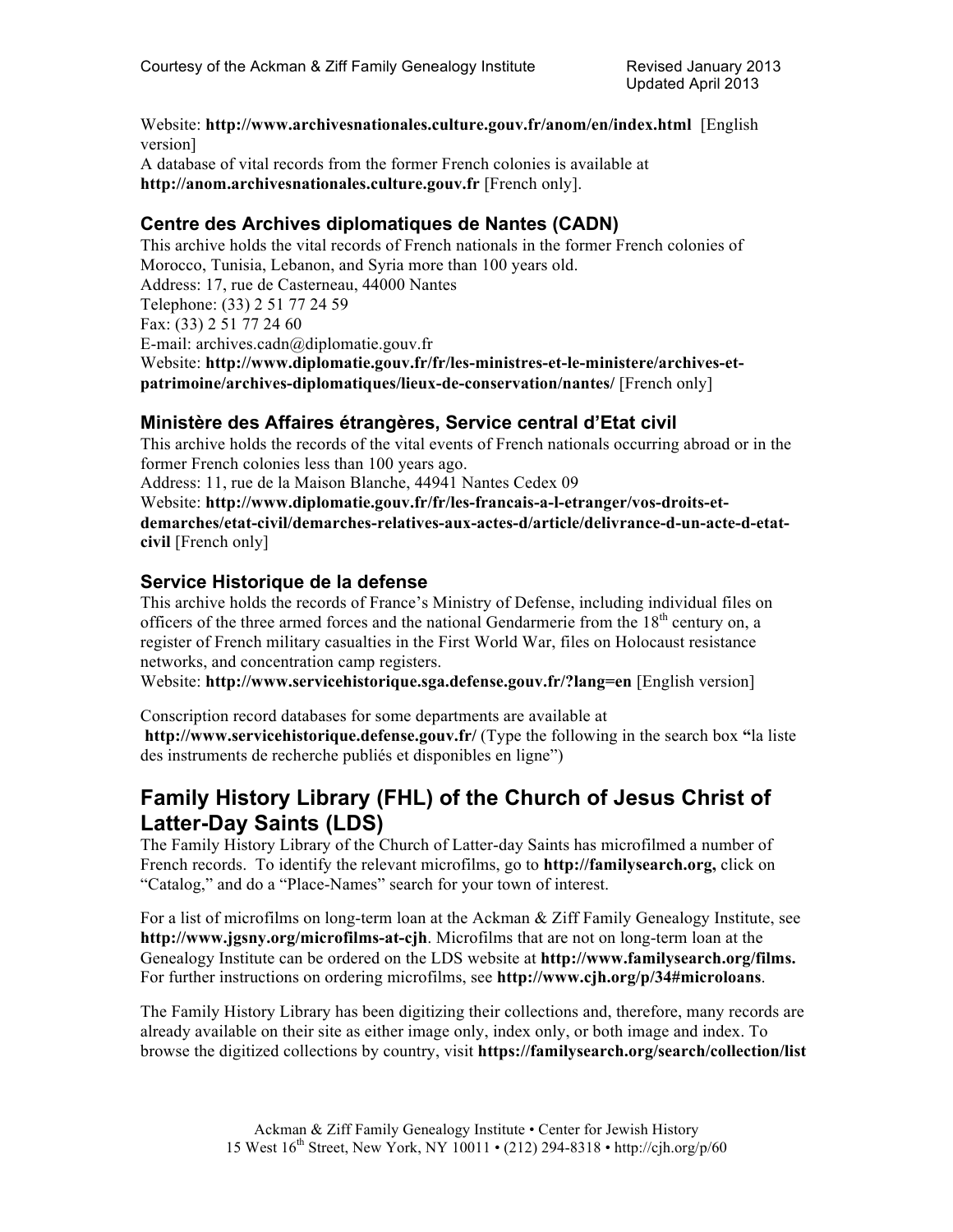## **Sources at the Center for Jewish History**

Though none of the Center partner organizations is specifically devoted to research on French Jewry, both the YIVO Institute for Jewish Research and the Leo Baeck Institute have archival collections and library materials that can be helpful in French-Jewish genealogical research. Additional resources are available in the Genealogy Institute and in the Reading Room.

## **Archival Collections:**

**France 1.** Materials of Jewish cultural and social welfare organizations and landsmanshaftn (hometown organizations) of Yiddish-speaking immigrants to France from Poland. Groups include the Societe des Israelites Polonais, Kultur Lige, and Workmen's Circle Paris. **YIVO RG 116 - France 1**

**Union Generale des Israelites de France (UGIF), 1940-1944**. This administrative body represented all Jews in the occupied and free zones of France. Occupied France was considered the Northern Zone and free France the Southern Zone. Included among Group II of the records of the Northern Zone are 65,000 cards of Jews who registered with the UGIF. Also included is a census of the Jews in France in 1943 (not including Paris). **YIVO RG 210**

**HICEM Main Office in Europe, 1935-1953**. HICEM was formed in 1927 by the Hebrew Immigrant Aid Society (HIAS) and several other organizations to run European immigration operations. In 1943, it was incorporated into the main office of the Union Generale des Israelites de France. Records include the case files of individual refugees whose cases were processed by the main office during World War II. These are currently housed off-site and take some time to access. Ask the YIVO archivists for further information. There is an inventory in English. **YIVO RG 245.5**

**Records of organizations that aided French-Jewish children during World War II and its aftermath**, such as Kehillat HaHaredim, known in French as the Association des Israelites Pratiquants (**YIVO RG 340**), and Rue Amelot (**YIVO RG 343**). Includes letters from children and lists of children with notes on their condition.

**Alsace and Lorraine Jewish Community Collection, 1809-2000**. This collection includes census records from various towns, the personal papers of individuals (genealogies, marriage contracts, correspondence), documents related to the religious life of the communities (synagogue construction and management, rabbinic correspondence), and an inventory of the archives of the Consistoire Israelite de Bas-Rhin, 1808-1945.

**Leo Baeck Institute AR 2863 (Microfilm: MF 220 & MF 509 reels 1-3)**

### **Additional Materials containing French-Jewish Genealogical Records:**

Fraenckel, Andre Aron*. Memoire Juive en Alsace: contrats de marriage au 18th siecle*. Strasbourg: Ed. du Cédrat, 1997. This book of abstracts of ketubot of Jews in Alsace in the 18<sup>th</sup> century is arranged by town. There is an accompanying surname index by Rosanne and Daniel Leeson.

**REF DS 135 .G32 .F73 1997 and REF DS 135 .G32 .F73 1999**

Klarsfeld, Serge. *Memorial to the Jews Deported from France, 1942-1944: Documentation of the Deportation of the Victims of the Final Solution in France*. New York: Beate Klarsfeld Foundation, 1983. Lists the Jews deported from France in order of transport, Jews who died in

> Ackman & Ziff Family Genealogy Institute • Center for Jewish History 15 West  $16^{th}$  Street, New York, NY 10011 • (212) 294-8318 • http://cjh.org/p/60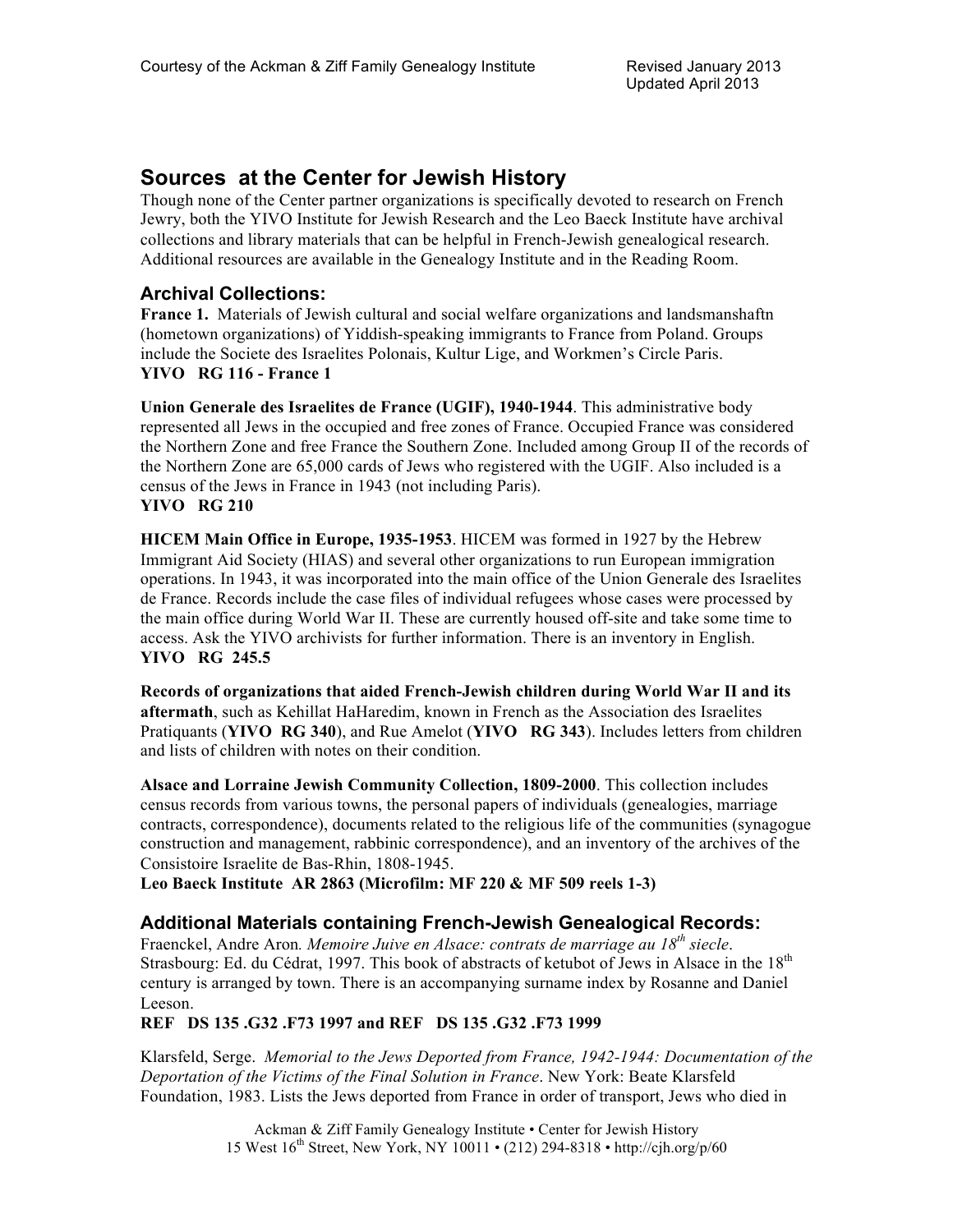French internment camps, and Jews executed in France (in pogroms and resistance). [See also supplementary volumes below.]

#### **Genealogy Institute DS 135 .F83 .K4313**

Klarsfeld, Serge. *Additif Au Mémorial De La Déportation Des Juifs De France*. Paris: Les Fils et filles des déportés juifs de France, 1980. Surname index for *Memorial to the Jews Deported from France* (convoys 1-45); photographs and clippings.

#### **YIVO 000076780**

Klarsfeld, Serge. *Le Memorial Des Enfants Juifs Deportes De France*. Paris: Les Fils et filles des déportés juifs de France, 1994. Lists the Jewish children deported from France. **YIVO 00087687**

Leeson, Daniel N. *Four indices to the 1784 census of Alsatian Jews.* Teaneck, NJ: Avotaynu, 1992. Documents some 20,000 Jews who were enumerated in this census. In four sequences: by surname; by given name; by town; for married women, by maiden name. **Genealogy Institute Avotaynu Microfiche Box**

Meyer, Pierre-André. *Tables Du Registre D'état Civil De La Communauté Juive De Metz: 1717- 1792*. Paris: P.-A. Meyer, 1987. Civil birth registers of the Jewish community of Metz (1717- 1792). Includes an index.

#### **Leo Baeck Institute q DS 135 .F85 .M4 .M41 1987**

Muller, Auguste. *Le Cimetière Juif et la Communauté Israélite de Wissembourg*. [Unpublished manuscript], 2005. Study about the cemetery of the Jewish community in Wissembourg (Weissenburg) in Alsace. Includes a CD primarily containing photographs of the tombstones. **Leo Baeck Institute (Archives) MS 891**

## **Reference Books and Periodicals:**

Becker, Jean J, and Annette Wieviorka. *Les juifs de France: de la Révolution française à nos jours*. Paris: Liana Levi, 1998. **YIVO 00092213**

Benbassa, Esther. *The Jews of France: A History from Antiquity to the Present*. Princeton, NJ: Princeton University Press, c1999.

#### **YIVO 00105600**

Berg, Roger, Chalom Chemouny, and Franklin Didi. *Guide Juif De France*. Paris: 1971. **REF DS 135 .F8 .G8 1971**

Beth Hatefutsoth. *Guide Des Patronymes Juifs*. Arles, France: Solin, 1996. **REF CS 3010 .G8 1996**

Blumenkranz, Bernhard, and Monique Lévy. *Bibliographie Des Juifs En France*. Paris: E. Privat, 1974. Listings include published community histories, institutional histories, family histories, and biographies.

### **REF Z 6373 .F7 .B5 1974**

Caron, Vicki. *Between France and Germany: The Jews of Alsace-Lorraine, 1871-1918*. Stanford, Calif: Stanford University Press, 1988. **Leo Baeck Institute DS 135 .F85 .A52 .C27**

*Etsi: revue de généalogie et d'histoire séfarades.* Paris: Etsi, 1998-2009. Includes information about French Sephardim.

> Ackman & Ziff Family Genealogy Institute • Center for Jewish History 15 West 16th Street, New York, NY 10011 • (212) 294-8318 • http://cjh.org/p/60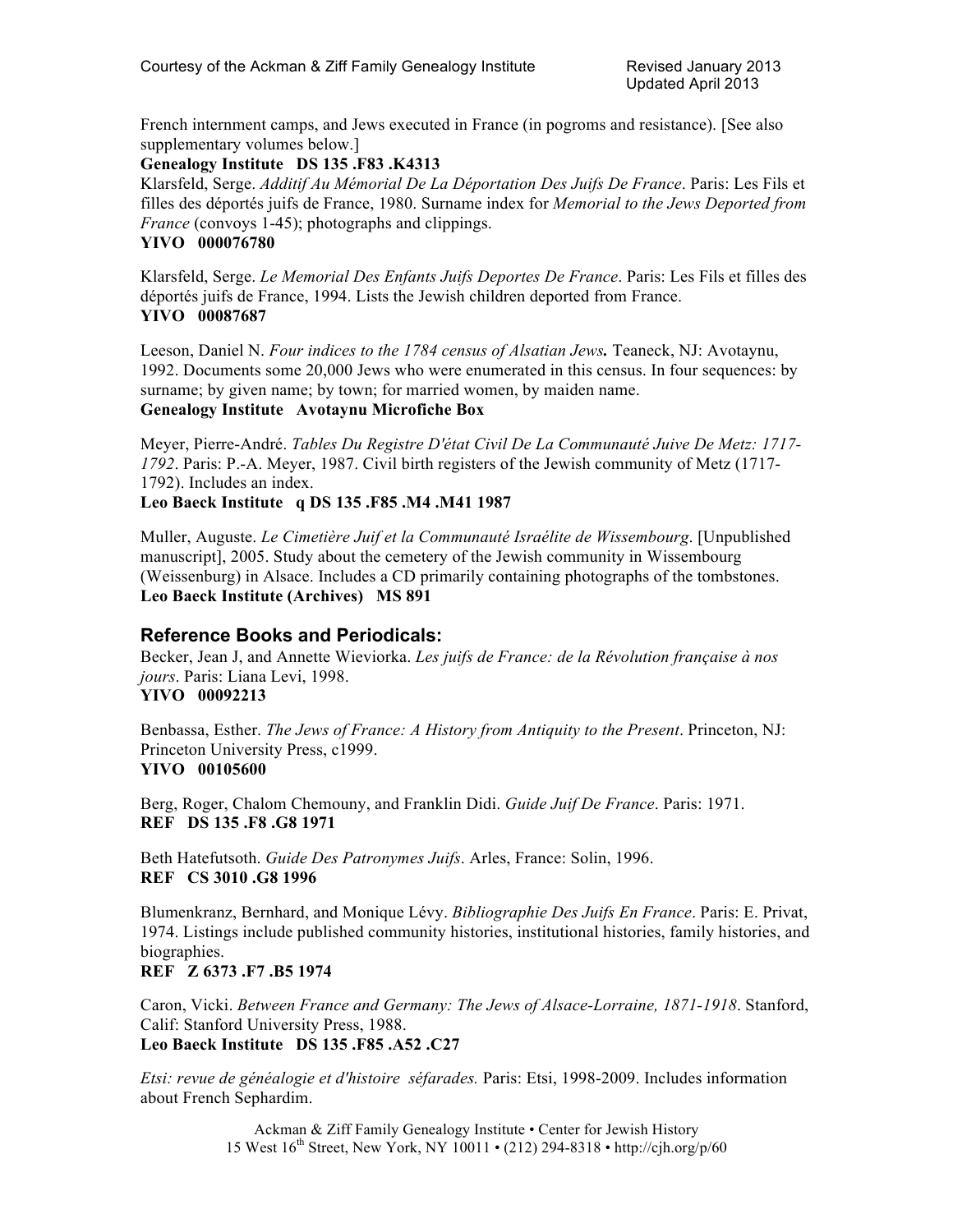#### **Genealogy Institute CS 956 .J4 .E87**

Gasnault, François, and Bernard Vuillet. *Sur les traces de vos ancêtres à Paris: la recherche des origines: guide des recherches biographiques et généalogiques aux Archives de Paris*. Paris: Archives de Paris, 1997.

#### **Genealogy Institute CS 597 .P4 .A57x 1997**

*Genami: Bulletin Trimestriel*. Paris: Genami, 2000-. The journal of L'association de la généalogie juive (International Jewish Genealogy Association). **Genealogy Institute CS31 .B857**

Ginger, Basile. *Guide Pratique de Genealogie Juive En France et a L'Etranger.* Paris: Cercle de Genealogie Juive, 2002.

#### **Genealogy Institute CS 596 .J4 .G56 2002**

Ginger, Basil. "France. " in *AVOTAYNU Guide to Jewish Genealogy*. Eds. Sallyann Amdur Sack and Gary Mokotoff. Bergenfield, NJ: Avotaynu, 2004, p. 320-343. **Genealogy Institute CS 21 .A98 2004**

Hyman, Paula E. *The Jews of Modern France*. Berkeley: University of California Press, 1998. **YIVO 00095202**

Lifshitz-Krams, Anne. "Jewish Genealogical Resources in France." in *AVOTAYNU: The International Review of Jewish Genealogy*. Vol. XXVII, No. 3 (Fall 2011): p. 28-33. **Genealogy Institute DS 101 .A87**

*Revue du Cercle de Genealogie Juive*. Paris: Le Cercle, 1985-. The journal of the French Jewish Genealogical Society.

**Genealogy Institute DS 135 .F8 .A38**

Winock, Michel*. La France et les juifs : de 1789 à nos jours*. Paris: Seuil, 2004. YIVO 000118129

# **Web Resources**

#### **General Resources:**

The website of the JewishGen French SIG, a special interest group of researchers of Jewish families from French-speaking countries, features a research guide and links relevant to French-Jewish genealogical research.

#### **http://www.jewishgen.org/French/**

JewishGen's France Info Files include a bibliography of resources for French-Jewish genealogy and guides for locating different types of French genealogical records. **www.jewishgen.org/infofiles/#France**

The website of the Memorial de la Shoah (France's Holocaust Memorial Museum) hosts a database containing the list of names on the "Wall of Names," the register of Jews killed in France other than in deportation, the list of persons who were executed or died in French internment camps, the list of Jewish resistance fighters in the network of the Jewish Combat Organization, and the names of the "Righteous of France" as registered by Yad Vashem. **http://www.memorialdelashoah.org/**

SephardicGen hosts 3 France databases: French Jews exterminated in concentration camps, French Jews deported to Bergen-Belsen, and Sephardic ketubot from France. **http://www.sephardicgen.org**

> Ackman & Ziff Family Genealogy Institute • Center for Jewish History 15 West 16th Street, New York, NY 10011 • (212) 294-8318 • http://cjh.org/p/60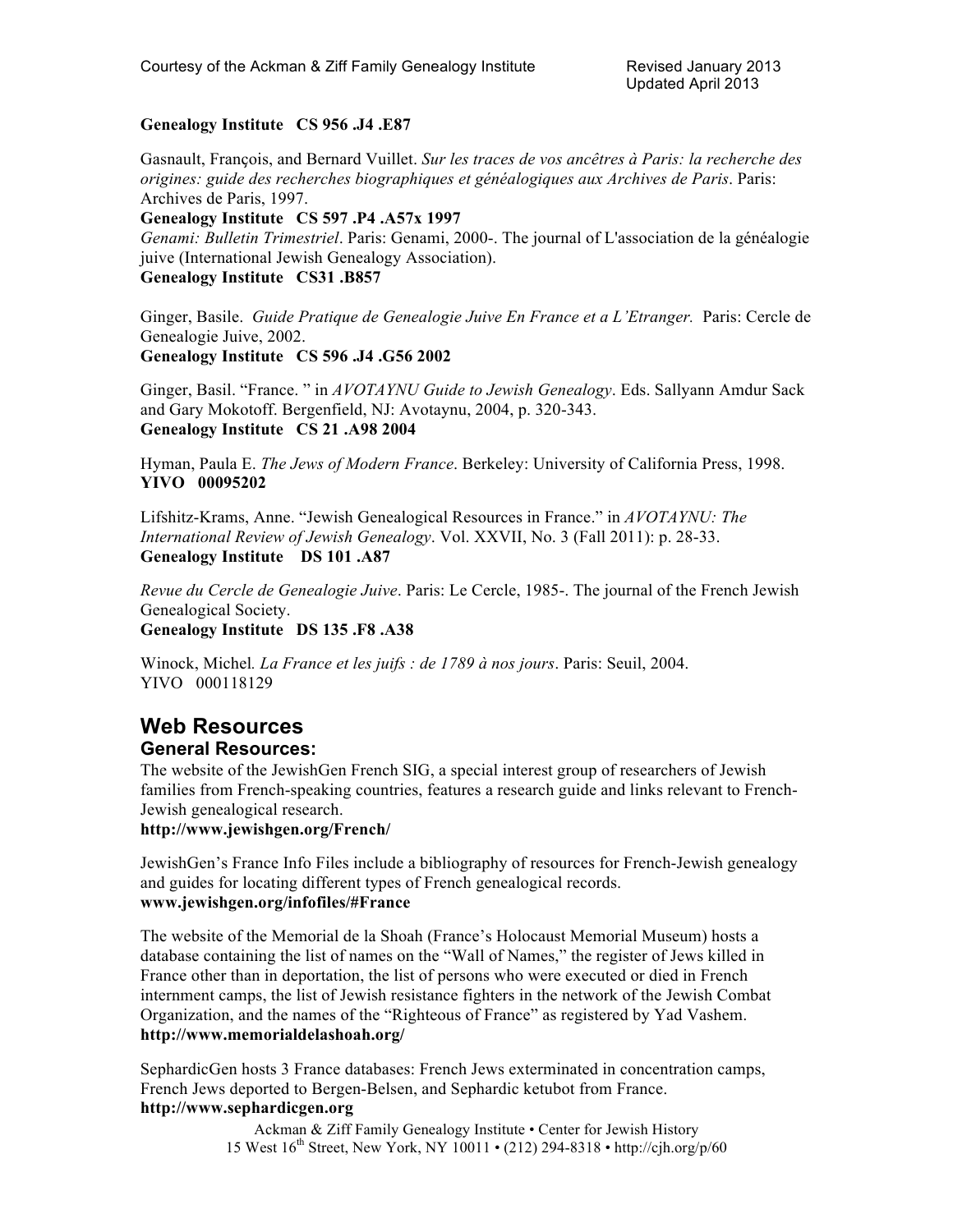FranceGenWeb hosts a number of surname databases, including of cemetery and military casualty records, and other genealogy tools, such as research guides and historical maps. **http://www.francegenweb.org** [French only]

The website of the Archives of the Alliance Israélite Universelle, a Paris-based organization founded in 1860 to improve the condition of Middle Eastern Jewry through political intervention, French education, and professional development, allows you to search its collection inventories. **http://www.archives-aiu.org/aiu/index.htm** [French only]

The website of the Cercle de Genealogie Juive, the French Jewish Genealogical Society**,** provides research guides and links on various topics in French Jewish genealogy. Their database of genealogical records is only available to members.

#### **http://www.genealoj.org**

The website of Genami, the International Association for Jewish Genealogy contains research guides for France and specific regions within France. Their database of genealogical records is only available to members.

#### **http://www.genami.org/en/**

The official website of the French Government Tourist Office offers an online "France Guide for the Jewish Traveler" with an annotated directory of major Jewish sites. **http://us.franceguide.com/Special-Interests/Jewish-Traveler/home.html**

Geopatronyme.com allows you to search for the geographical distribution of a surname in France. **http://www.geopatronyme.com/** [French only]

#### **Cemetery Resources:**

JewishGen Online Worldwide Burial Registry (JOWBR) is a database of names from cemeteries and burial records worldwide, including France.

#### **http://www.jewishgen.org/databases/Cemetery/**

The International Association of Jewish Genealogical Societies' International Jewish Cemetery Project is in the process of compiling a comprehensive list of Jewish burial sites worldwide. Some listings include contact information, a location description, a brief history, burial societies, and/or links to cemetery websites.

France page: **http://www.iajgsjewishcemeteryproject.org/france/index.html**

#### **Alsace/Lorraine Resources:**

The website of the JewishGen GerSIG, a special interest group of researchers of Jewish families from German-speaking and formerly German-ruled areas, features community histories, historic maps, and other resources relevant to Alsace/Lorraine research. **http://www.jewishgen.org/GerSIG/**

JewishGen KehilaLinks, formerly "ShtetLinks," provides profiles of towns where Jews lived, including histories, maps, photos, bibliographies, and links to databases and online records. There are several websites for towns in Alsace.

#### **http://kehilalinks.jewishgen.org/W\_Europe.html**

The website of Judaisme d'Alsace et de Lorraine, the Jewish community of Alsace and Lorraine, offers links to histories of the regions' synagogues and other Jewish sites. **http://judaisme.sdv.fr/** [French only]